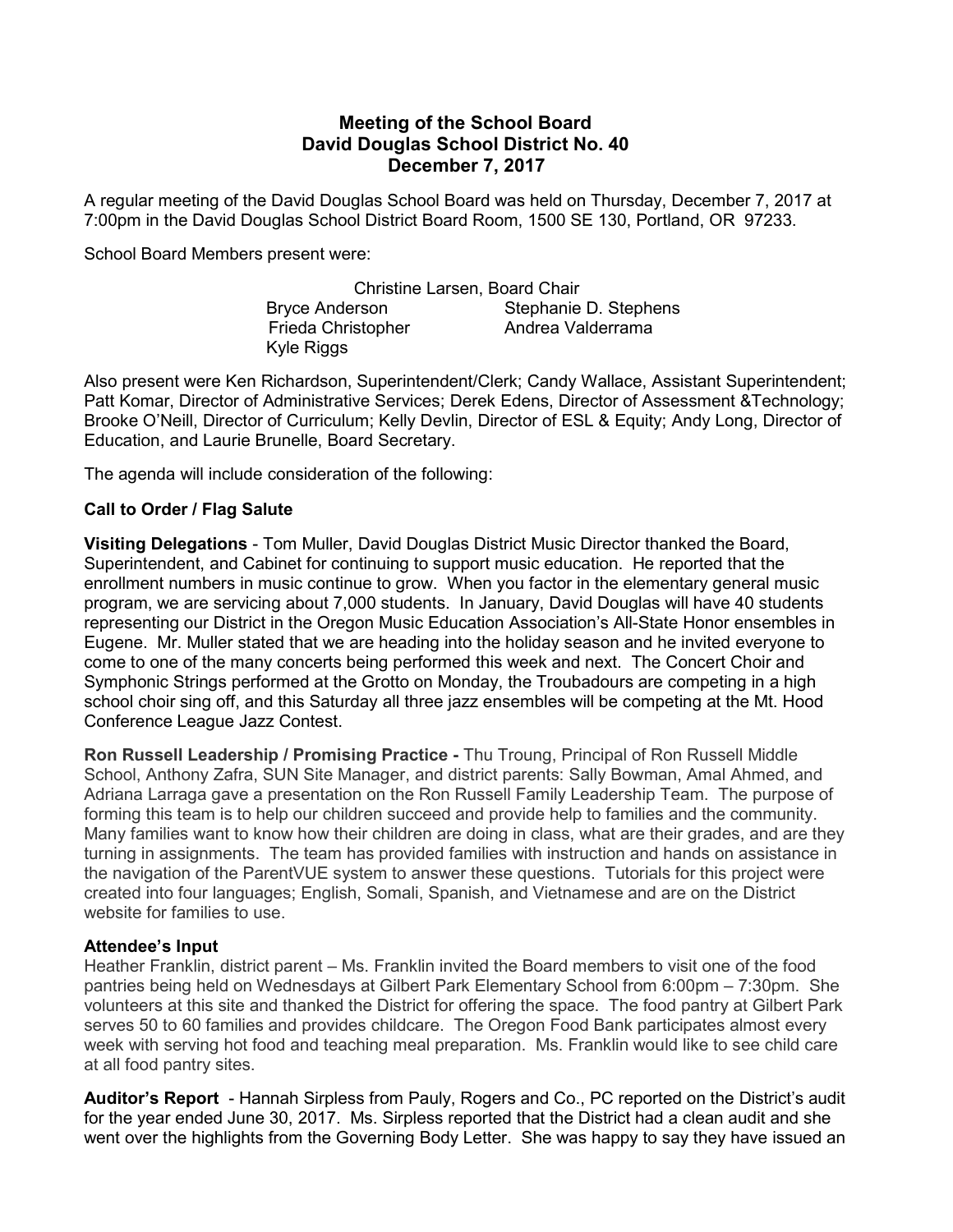Page 2 School Board Minutes December 7, 2017

unmodified opinion, have found no exceptions or issues with state minimum standards or financial awards, and did not need to issue a management letter. Ms. Sirpless remarked that the management team did a great job. Paul Rodeman, David Douglas Accounting Manager reminded the Board there is a link to the 2016-17 Financial report on the District website. Mr. Riggs moved approval of the Audit Report, seconded by Mr. Anderson. The motion carried in a vote of 6-0.

Ratification of Collective Bargaining Agreement between David Douglas School District and OSEA Chapter 40: July 1, 2017 – June 30, 2021 - Assistant Superintendent Candy Wallace reported that collective bargaining with OSEA Chapter 40 began five months ago and after a lot of work and time on both sides the classified staff overwhelmingly voted to support and pass the classified contract. Ms. Wallace recognized and thanked the classified bargaining team. She said this was a professional hardworking group who is dedicated to this District and committed to doing what's best for kids. She also recognized and thanked the district bargaining team. Ms. Christopher moved approval of the Collective Bargaining Agreement between David Douglas School District and OSEA Chapter 40 for the term of July 1, 2017–June 30, 2021, seconded by Mr. Anderson. Ms. Christopher remarked that the classified bargaining team was very professional and it felt like bargaining with friends. Ms. Stephens thanked Ms. Wallace for her work. Ms. Valderrama is excited the contract came before the Board. Mr. Riggs said he can't say enough about the work the classified staff does and the care they provide for the students of this community. Mr. Anderson thanked the classified staff for all they do. Mr. Richardson gave thanks to the classified team and employees who are the first faces our kids see. Ms. Larsen thanked classified staff and wants to recognize that many of them live in our District and are a part of the community. A vote of 6-0 approved the contract. Members of both teams signed the agreement.

Superintendent's Report – Superintendent Mr. Richardson introduced Government Affairs Specialist Stacie Michelson who was hired to work with MESD and east county schools. Ms. Michelson stated she has been lobbying for 7-8 years primarily in health and human services. What appealed to her about this position was to be able to bridge the gap between education and health care services. Mr. Richardson reported that a new Board Communication link is being tested for our District website to provide Board follow-up to community questions given during testimony. He gave DDHS United T-shirts and bracelets to all Board members and thanked the high school for providing them. Mr. Richardson reported that we received notification about possible PERS increases. The impact to our District looks to be about a 6.64% increase for Tier 1 and Tier 2. He invited the Board to participate in the Giving Trees provided throughout the District. Mr. Richardson read some of the Administrator Monthly News reports from our schools. Cherry Park Elementary welcomed Portland Taiko to an assembly and the students were completely engaged in the drumming, storytelling, and history of this Japanese art. Earl Boyles Elementary had 99% of their families attend conferences in November. Gilbert Heights is seeing a huge decrease in major referrals due to the efforts of implementing community circles and teaching consistent lessons to all students in kindness, bullying prevention, and zones of regulation. Gilbert Park held an all-school Native American assembly for Native American heritage month in November. Menlo Park is working in partnership with the American Diabetes Association. Their goal is to motivate kids to eat healthy and get more exercise.

Consent Agenda – Mr. Anderson moved approval of the following consent agenda items, seconded by Ms. Stephens. The motion carried a vote of 6-0

- Approval of November Board Meeting Minutes
- Personnel Recommendations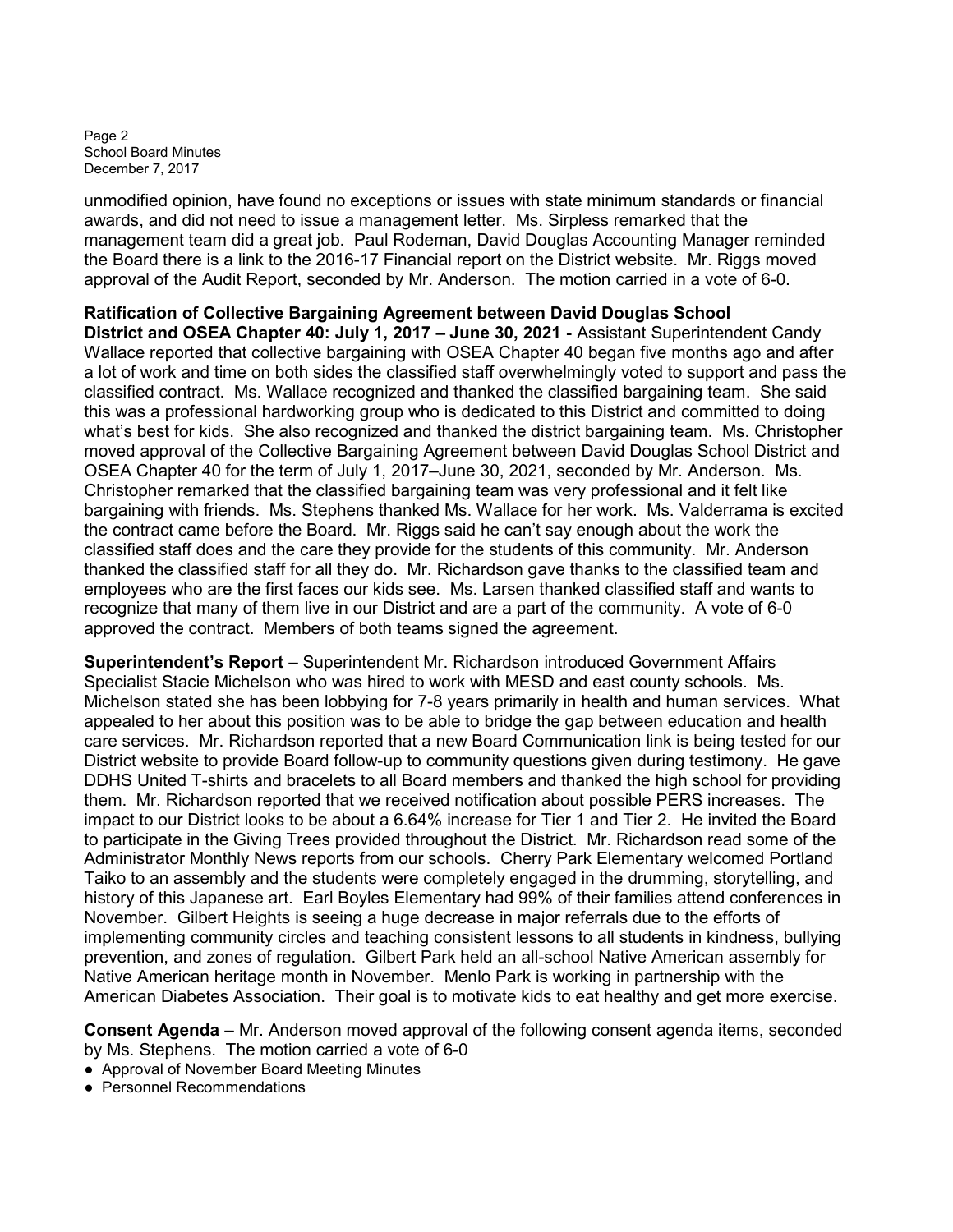Page 3 School Board Minutes December 7, 2017

Approval of the Nomination of Mark Watson, Hillsboro School District and Karen Emerson, Tigard-Tualatin School District (alternate) for MPAC Governing Bodies of the School District Position Member – Mr. Riggs moved approval of the MPAC nomination of Mark Watson and Karen Emerson, seconded by Ms. Christopher. The motion carried in a vote of 6-0.

First Reading: Board Policy – Ms. Larsen and Mr. Richardson gave a brief explanation of the Board policy updates recommended by OSBA. Mr. Riggs stated questions and concerns on policy EEA and JHC to be looked into and revised as needed.

 EBBB – Injury/Illness Reports EEA – Student Transportation Services GCPB/GDPB – Resignation of Staff (Version 1 - Delete) GCPB/GDPB – Resignation of Staff (Version 2) IGAI – Human Sexuality, AIDS/HIV, Sexually Transmitted Diseases, Health Education IGBAC – Special Education - Personnel IGBAK – Special Education – Public Availability of State Application IGBC – Title IA/Parent and Family Involvement IGBHE – Expanded Options Program JEA – Compulsory Attendance JECC – Assignment of Students to Schools JFC – Student Conduct JHC – Student Health Services and Requirements KAB – Parental Rights KAB-AR – Parental Rights (administrative regulations) LBE-AR – Public Charter Schools (administrative regulations)

## Subcommittee Reports

● Bond Committee – Mr. Richardson reported they have put out the RFP to look at support around bond planning and community input. Once the RFP comes back in, the Committee will meet again to discuss the process timeline.

 $\bullet$  Equity Report – Mr. Riggs stated they are working on a time to meet to discuss the Equity Committee process.

### Other Business / Future Agenda Items

Ms. Larsen gave the following reminders to the Board:

January 11th - Budget Committee member vote.

December 8th - Invitation to the DDHS winter assembly, tour of the school, and lunch in the Kilt. December 12th - Board Workshop.

Ms. Stephens would like to see a presentation by parents who are working on community gardens in the District.

### Board Member Reports

Ms. Valderrama shared a story about being unprepared last year for the winter storms. She was caught in the snow during a Board meeting with no snow shovel or chains for her tires. This year she is doing her best to be proactive and get prepared sooner.

Mr. Anderson wished the Board members, staff and community a Merry Christmas and hopes everyone has a wonderful holiday.

Ms. Stephens said the Menlo Park Booster Club will be buying their own disaster preparedness classroom materials. She feels that every classroom should have basic supplies in case of a lockin, emergency or disaster.